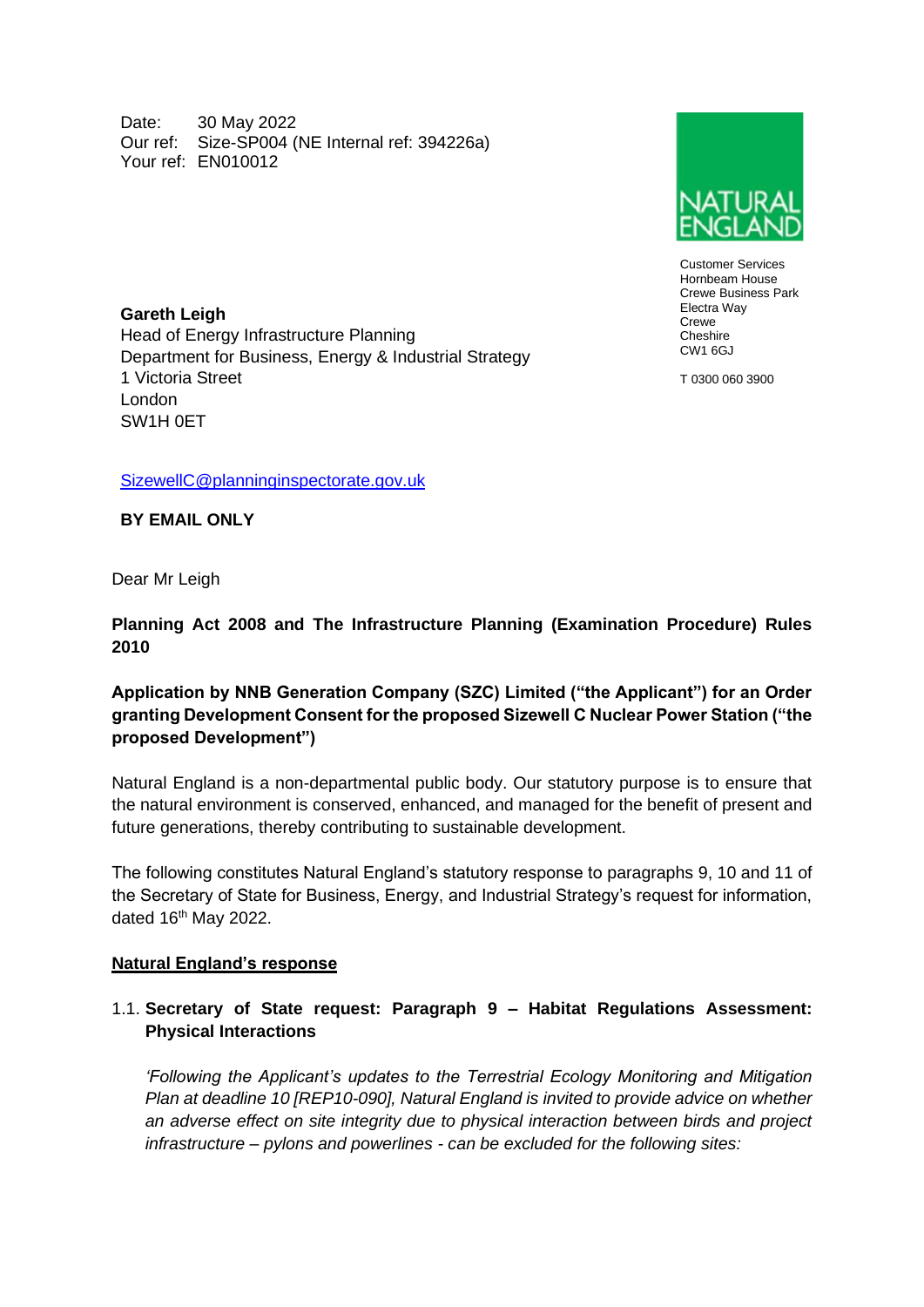- *Alde-Ore Estuary SPA; and*
- *Minsmere-Walberswick SPA.'*

### 1.2. **Natural England response:**

Natural England's position at Deadline 10 with regards to physical interaction between species and project infrastructure from a number of project elements and subsequent ecological effects on the Alde-Ore Estuary Special Protection Area (SPA) and Minsmere-Walberswick SPA was as follows:

• "*Since the publication of the RIES Natural England's concerns regarding pylons and collisions have recently been addressed by the Applicant through the proposed use of line markers as mitigation and carcass searches to monitor for impacts. The methodologies will need to be agreed, and necessary triggers to retrofit markers if they cannot be employed at the time of construction. Further information must therefore be provided by the Applicant before AEoI of the European designated sites via this impact pathway can be ruled out.*" From Natural England's Comments on the Examining Authority's Report on the Implications for European Sites [PD-053], dated 12<sup>th</sup> October 2021 **[REP10-199]** 

Whilst the risks appear to be fairly low in terms of impacts to the above sites via this pathway for the reasons described in paragraphs 4.3.151 and 4.5.152 of the Report on the Implications for European Sites (RIES) [PD-053], our advice has consistently remained that likely significant effects to the above sites cannot be ruled out (as is the Applicant's position) given that there is clearly a credible impact pathway. Consistent with the precautionary principle which is enshrined in the Habitats Regulations<sup>1</sup>, we have therefore advised that adequate safeguards should be put in place to ensure that adverse effects on the integrity of the above sites do not occur, in the form of early warning monitoring which would trigger contingency mitigation measures to avoid adverse effects should monitoring indicate an issue.

Since that time, we have continued to advise the Applicant with the aim of resolving this issue and understand that they submitted a revised Terrestrial Ecology Monitoring and Mitigation Plan (TEMMP) [REP10-090] at Deadline 10. Table 2.1 of the revised TEMMP provides a commitment, with regards to all qualifying bird species of the above sites, to "*Monthly survey for bird carcasses under overhead lines between new pylons, commencing as soon as these lines are installed. The route of the lines must be walked by the surveyor and any bird remains under the lines identified to species. The data will*  be submitted to the EWG in a monthly note. The EWG will determine, based on review of *this data, whether line markers are required and SZC Co. will install the markers if these are judged to be required by the EWG. The survey will be undertaken for one year but will be extended for a further year, subject to the agreement of the EWG, if line markers are installed, to test the efficacy of this mitigation.*"

We therefore welcome this commitment by the Applicant on this issue (noting that Natural England are a member of the Ecology Working Group (EWG) and, on the above basis,

<sup>1</sup> Conservation of Habitats and Species Regulations 2017 (as amended)